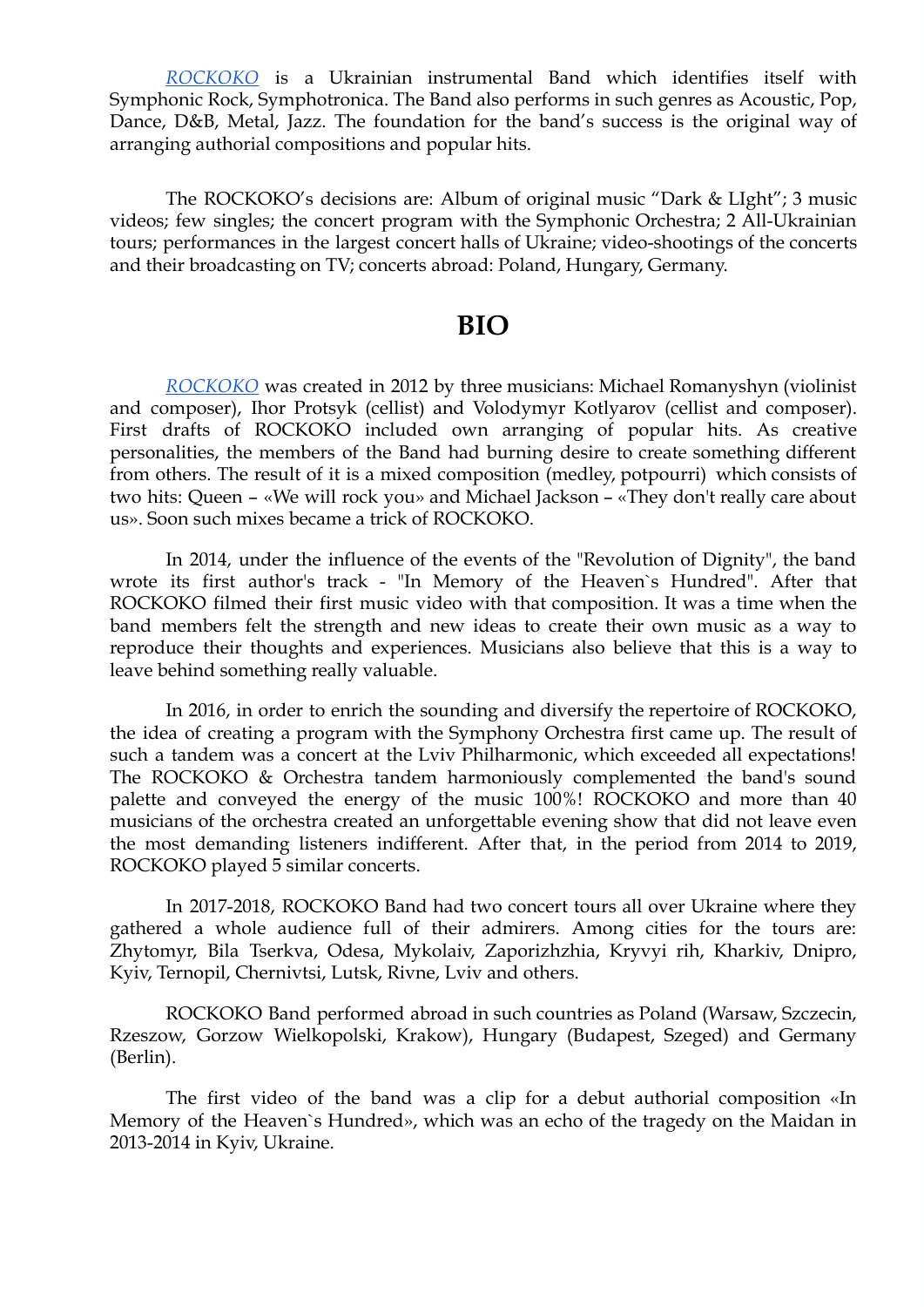In 2018-2019, the band made two more music videos for the authorial compositions «Mutual love» and «Through the time». The videos were presented at the cinemas «Planeta Kino» and got a lot of positive feedback from the viewers.

ROCKOKO also initiated cooperation with a famous show ballet «Zhyttya». Exclusively for celebrating the hundredth anniversary of the West Ukrainian People's Republic, the band created the authorial arrangement for the song «Chuyesh, brave miy» (Listen, my brother). This very composition was performed by ROCKOKO in the Lviv Opera House accompanied by the above mentioned ballet.

At the end of 2018, the band created the Christmas «Carols» program, whose performance is accompanied by the Chamber Orchestra. On request of and with support from «UA:Pershyy» TV Channel, ROCKOKO shot a project which is broadcast during New Year's Eve and Christmas. And on 2nd of January 2019, the Band presented one of the Christmas Carols near the main Christmas Tree of the Country on Sophiivska Square in Kyiv.

The band actively collaborates with other artists. The most notable were two albums recorded in collaboration with singer Solomiya Chubai - "Lullabies for Oleksa" (2017) and "POETY" (2019). In both albums, ROCKOKO wrote their own parts, and in the second - they also arranged the scores for symphony orchestra.

In early 2020, the band released their debut album of original music "Dark and Light", which featured a conditional division of songs into two parts - "light" and "dark" in order to show the versatility of the creative aspects of ROCKOKO. The band presented all the compositions of the album at a concert on March 7 at the Lviv National Philharmonic.

In May 2020, the band released the single #stayhome, which they recorded during quarantine while at home in self-isolation. The peculiarity of the composition is that instead of the usual rhythmic "bits" are used "sounds of home" - the sounds that accompany us in everyday life: from the door handles hits to gas furnace fire.

#### **THE BAND:**

- $\vee$  Michael Romanyshyn violinist, composer;
- ✔ Volodymyr Kotlyarov cellist, composer;

#### **DISCOGRAPHY:**

- Single « $X$ mas Medley» (2021);
- Single « $\frac{#stavhome}{}$ » (2020);
- Authorial Music Album «**DARK & LIGHT**» (2020);
- Single «In Memory of the Heaven's Hundred» (2014).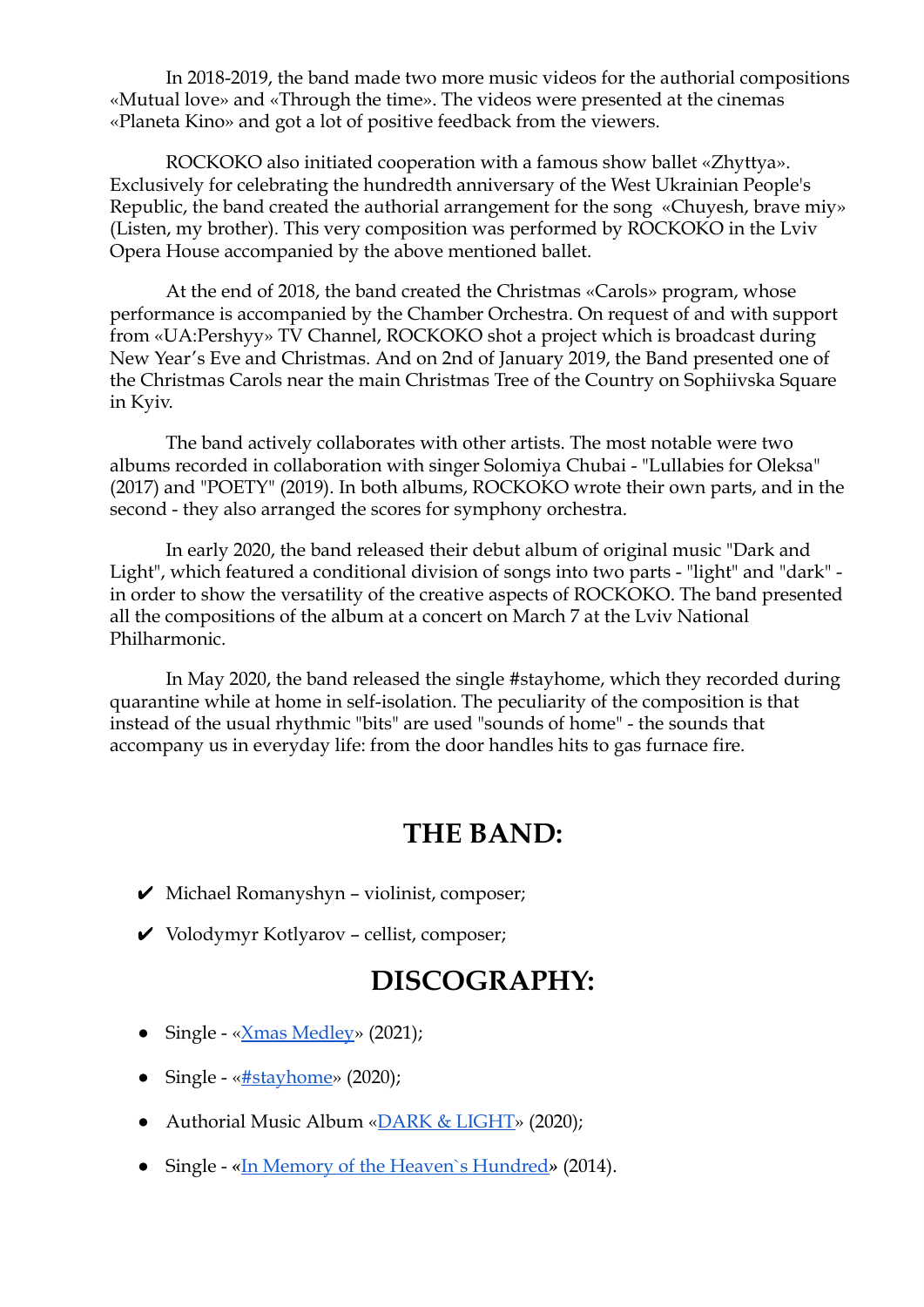## **OTHER RELEASES:**

- Other singles: « $\Pi$ <sub>O</sub> всьому світу стала новина (Ukrainian christmas Carol)», « [Numb by Linkin Park \(Chester Bennington Tribute\) »](https://www.youtube.com/watch?v=Ulce5wFLCds), «Game of Thrones»;
- $EP \alpha ROCKOKO$  to  $OE \gg 2018$ ;
- EP «Ukrainian Live Session» (2015).

## **ACHIEVEMENTS:**

- Concert program with Symphonic Orchestra;
- [Two All-Ukrainian Tours](https://www.youtube.com/watch?v=zbeGfmRZ1OY);
- Performances on the greatest venues in Ukraine;
- Video shootings of concert programs and broadcasting them on TV;
- Concerts abroad: Poland, Hungary, Germany;
- Three Video clips of authorial compositions: «In Memory of the Heaven's Hundred», «Mutual Love» and «Through the Time»;
- Social activities and projects "ROCKOKO's motivating project. Visually impaired children's education through instrumental music" (2019);
- Interview with Rococo was published in more than twenty editorials: Comma, Site 24, Gazeta.ua, MVUA, Ukrainian Music, Woman, Zaxid.net, Vgorode, Moemisto.ua, Lviv-online, Mydim.uа, BOOM Awards;
- Collaboration with other artists: Nazar Savko, Solomiya Chubai, FlyzZza band;
- Participants of art project «Under the Star of Pinzel» (wrote authorial arrangement for **promo** video of the project);
- Radio stations and TV programs are curious about life and art of band and invite them to Priamyy Channel, ZIK, Radio Skovoroda, FM Galychyna, Duze Radio, Lvivska Hvylya, Hromadske Radio, Yaskrave Radio, Zahidnyy Polyus, Vezha FM, Shark FM, Televsesvit Channel, UA:Pershyy, Pravda tut Channel, INTV, Radio 10, More FM, Dumskaya TV, Mykolayiv 92 FM, Puls, IRTA, Donbas UA, Radio Vholos, NTA Channel, Pershyy Zahidnyy Channel, АТR, Radio Nezalezhnist.

## **[DOWNLOAD ACHIEVEMENTS ARCHIVE](http://rockoko.com.ua/wp-content/uploads/2019/02/rockoko.com_.ua_rewards.zip)**

## **[DOWNLOAD PHOTOS & LOGO](http://rockoko.com.ua/wp-content/uploads/2021/04/rockoko_epk_photos.zip)**

## **VIDEOS:**

- *● [ROCKOKO & Orchestra](https://www.youtube.com/watch?v=Ov-Tth4SmbE)*
- *● [ROCKOKO MIXTAPE](https://www.youtube.com/watch?v=nqNE6YPTbrQ)*
- *● [ROCKOKO Ukrainian Live Session](https://www.youtube.com/watch?v=lKm8OOn4DlQ&list=PLeHmgKmOa0r_O1DqfRS61yM4a6Qk5im2s&index=5)*